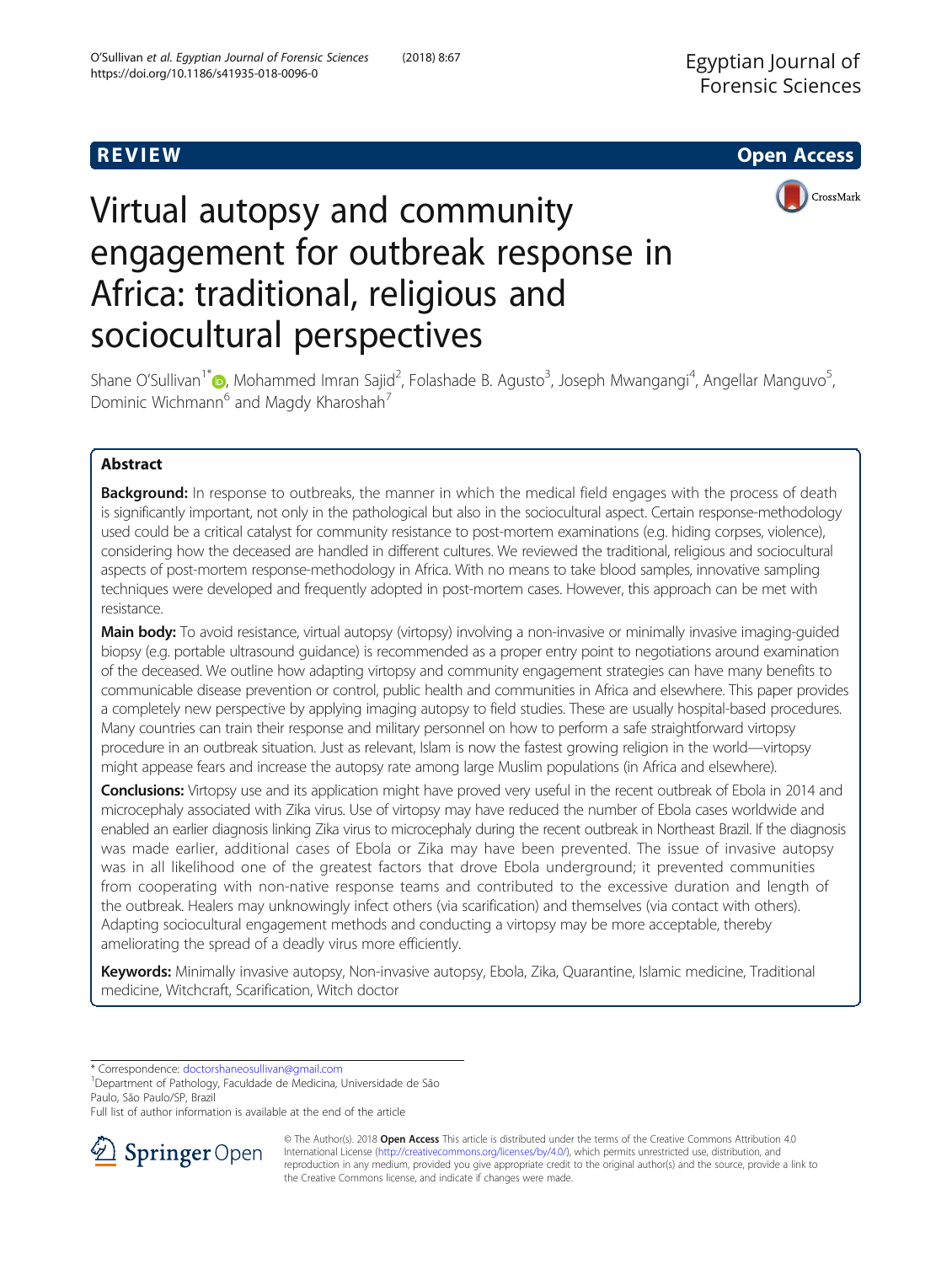### Background

Since 1976, there have been multiple Ebola outbreaks in Africa (Manguvo and Mafuvadze [2015\)](#page-5-0). The most significant example of this in recent years has been the 2014 crisis in West Africa. During outbreaks, non-native response teams encountered situations where patients had died many days before being found. This is because some of the deceased bodies had been purposely hidden from response teams to evade post-mortem examinations. Some community members simply did not declare that they hosted someone sick or deceased in their home, in order to avoid isolation or invasive autopsy (Manguvo and Mafuvadze [2015](#page-5-0)).

With no means to take blood samples, response teams took skin snip or tissue samples instead. Those samples sometimes had to be transported to the nearest network/ Reference laboratories or even as far as Global Reference centres [such as Centre for Disease Control and Prevention (CDC) in Atlanta, USA]. In the case of CDC, laboratory teams essentially examined samples to search for the Ebola virus; this route could take weeks to determine whether an unusual death was actually Ebola or not.

When deceased bodies were later found and in the case of an extremely decomposed or an exhumed body, innovative sampling techniques were developed. These involved primarily receiving training to use a 15-cm-long cardiac needle to obtain a blood sample. The needle is inserted directly through the deceased patient's chest to access the left ventricle of the heart. Undertaking this technique, response teams may usually find sufficient blood for sampling, which they can then send to their local mobile laboratory and obtain diagnosis within 24 h. This innovation was developed in the field by practitioners who required urgent results. However, these types of invasive autopsy techniques can be resisted by some community members, who hold strong traditional, religious, or spiritual beliefs especially about the sanctity of the deceased (Manguvo and Mafuvadze [2015](#page-5-0); Sajid [2016a\)](#page-5-0). This invasive needle approach could therefore potentially lead to an increasing number of hidden corpses.

#### Traditional perspectives

In most cultures, supporting relatives through illness is an absolute requirement. For many cultures in remote regions of Africa, an inability to care for a relative is considered a huge failure (Manguvo and Mafuvadze [2015](#page-5-0); Sajid [2016a](#page-5-0)). Secondly, when a relative dies, families are mindful and hold profound duties to protect the spirit of that individual as they pass to the next world or afterlife (Manguvo and Mafuvadze [2015;](#page-5-0) Sajid [2016a\)](#page-5-0). Taking West Africa as an example, many communities continue to maintain a very high level of their traditional ancestral beliefs, in relation to handling deceased bodies (Manguvo and Mafuvadze [2015;](#page-5-0) Sajid [2016a\)](#page-5-0); this is a factor to be considered and greatly respected in response to outbreaks.

During the 2014 Ebola outbreak, the general consensus was that relatives did not want the deceased's body to be mutilated, moved, taken away, or placed in a black body bag. Their motives were based on their inherently held beliefs regarding the advent of death and the process of bidding farewell to their relatives. This resulted in hidden chains of transmission that then resurfaced elsewhere. It became clear later that this led to non-reporting of important and significant events by individuals along the chain.

#### Religious perspectives

Unfortunately, traditional and other religious or spiritual practices associated with death resulted in further transmission of the disease. Burial/funeral customs were another major cause of amplification reported by response teams in the Ebola outbreak (Manguvo and Mafuvadze [2015](#page-5-0)). For example, part of the funeral tradition in many African countries involves relatives washing the body and clearing out body orifices (Manguvo and Mafuvadze [2015](#page-5-0); Sajid [2016a](#page-5-0)). Burials without prior consent from relatives of the deceased and invasive autopsies were the main causes of mistrust (Manguvo and Mafuvadze [2015](#page-5-0)). Relatives would also perceive that the deceased's body was taken away from them for nefarious reasons (Manguvo and Mafuvadze [2015](#page-5-0)).

Furthermore, non-native response workers attempted to educate and negotiate with healers to stop treatment by scarification. Scarification is a common practice; some healers used a knife to treat Ebola by making very precise scars on the body of a person in order to release demons (Manguvo and Mafuvadze [2015\)](#page-5-0). Through the method of scarification, healers unknowingly but highly effectively have transmitted a virus from one person to another (Manguvo and Mafuvadze [2015;](#page-5-0) Sajid [2016b](#page-5-0)). Response workers often spent hours, days, or even weeks negotiating with healers in order to stop these ritual acts. It was noted that there were alternative situations when the healers would make such incisions—this was occasionally observed in epileptic patients, often interpreted as demonic attacks, although some healers would alternatively prescribe herbal concoctions too (Manguvo and Mafuvadze [2015](#page-5-0)). Moreover, human-to-human transfers by direct contact with body fluids have resulted in healers themselves becoming infected (Manguvo and Mafuvadze [2015](#page-5-0)).

### Sociocultural perspectives

The previously mentioned situations were not necessarily confined to the autopsy, but also indicated sociocultural engagement and anthropological investigation into the traditions, customs, or belief systems. In addition, the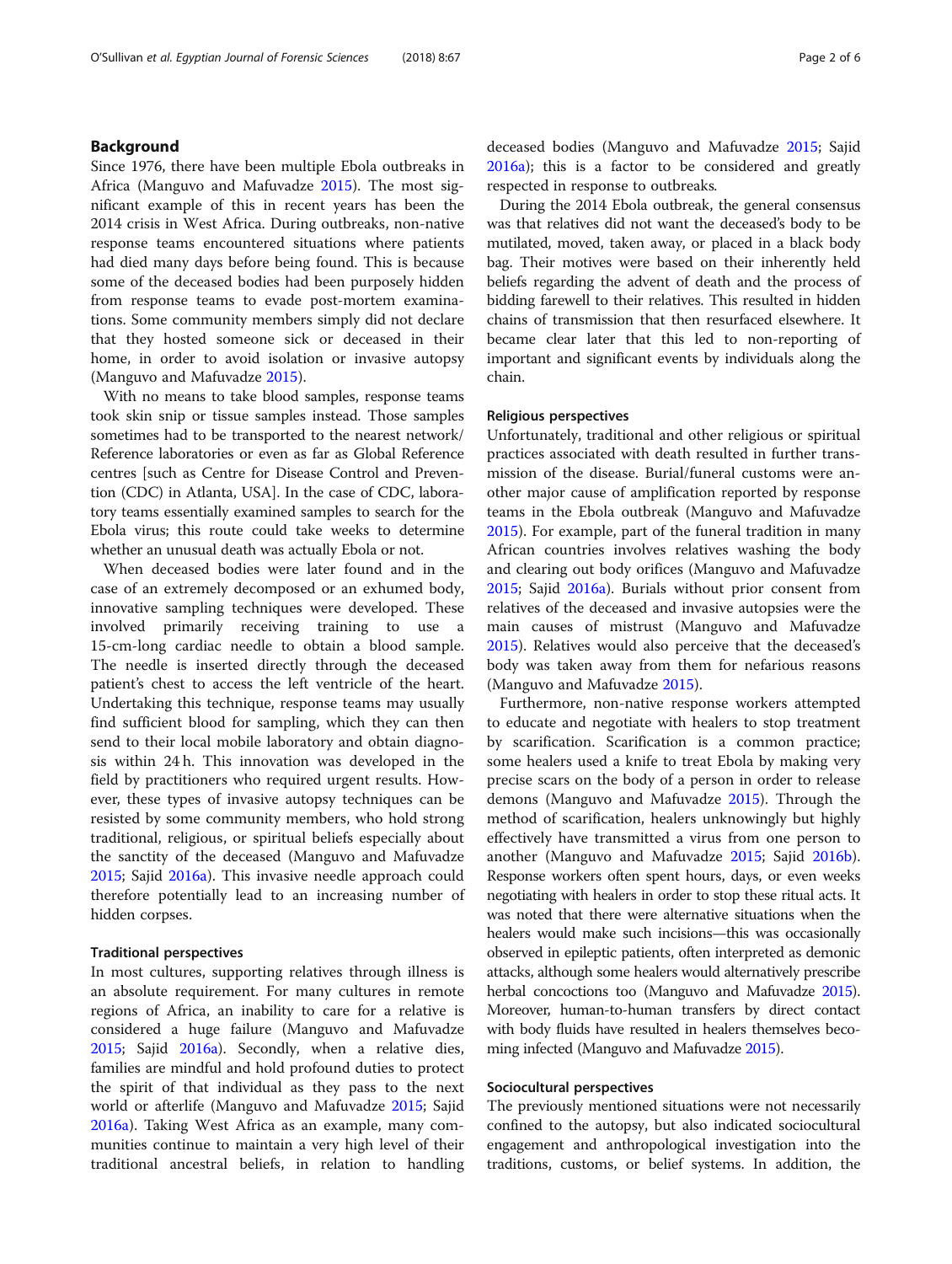Ebola outbreak demonstrated how response workers could have engaged more effectively to achieve successful community cooperation in such situations. On a regular basis, response workers and others in the field can find themselves addressing local officials over community members hiding deceased bodies. In continents other than Africa, it would seem correct to suggest that the hiding of corpses be deemed a crime. However, in Africa, addressing authority issues by introducing new laws or penalties can potentially start sociocultural conflicts in affected countries.

As scientists, we have to approach these situations differently. It may happen that response workers, quickly and inadvertently, make a situation worse for themselves and lead unintentionally to the end of all negotiations around post-mortem examinations or treatment for the living. To avoid this, it is important to adapt sociocultural engagement techniques for various types of African communities, particularly when crossing into social science. Proper sociocultural engagement could lead to successful negotiations that prevent further disasters that may then lead to violence or outbreaks. Therefore, a more appropriate course of action can be adopted that begins with the principle of recognising that essentially these traditional, religious, or spiritual beliefs be considered to have at least equal importance as science; this can be a more practical starting point for sociocultural engagement.

#### Main text

Taking any form of sample from a deceased patient has inherent life-threatening risks for response workers (Manguvo and Mafuvadze [2015](#page-5-0)). Issues arise during the removal of bodies, filling body bags, safe burials, mass burials and even cremation. What these issues give rise to is not just the proposal of an unwelcomed burial or an invasive autopsy, it relates to the deceased and how the deceased are managed in different cultures (Manguvo and Mafuvadze [2015;](#page-5-0) Sajid [2016a;](#page-5-0) Sajid [2016b;](#page-5-0) Al-Saif et al. [2016](#page-5-0); Madadin et al. [2014;](#page-5-0) Marshall and Smith [2015](#page-5-0)). This affects the capacity to undertake autopsy, sampling, or safe burials.

#### Virtual autopsy (virtopsy)

There is a deep chasm between what scientists want to undertake and how communities perceive it from traditional, religious, or spiritual points of view. Therefore, we need to engage in the kind of research, investigation and dialogue that will lead us to a mutually acceptable solution. One of these could be virtopsy. This is an innovative technique for overcoming the concerns, needs and requirements of one side and the scientific aims of the other. It can serve as a proper entry point to negotiations around the examination of the deceased.

One of the unique advantages to virtopsy is using hand-held devices [e.g. portable ultrasound (US)] for non-invasive or minimally invasive imaging-guided biopsy. In poor or remote regions, these devices could serve as an alternative when better resolution imaging scans are unavailable [e.g. magnetic resonance imaging (MRI) or computed tomography (CT)]. Portable ultrasound devices open the possibility to obtain tissue samples for histological and molecular diagnosis in areas that have experienced outbreaks of communicable diseases or regions where the aetiology is unknown.

For an outbreak situation in remote regions where a top-level high-security laboratory is unavailable, very few interventions are possible without basic personal protection equipment. It is likely that portable ultrasound-guided Tru-Cut needle biopsy can be the only option. The ultrasound cannot differentiate communicable causes from others. It only guides the needle so that major organs or fluid accumulations can be punctured. At night, ultrasound can also be used in the darkness of a medical tent when lighting is not available. In brief, such use of portable ultrasound-guided biopsy might have been very useful in these outbreaks (O'Sullivan et al. [2017\)](#page-5-0). In addition, ultrasound-guided needle biopsy could have been highly effective in quickly identifying the cause of the outbreak (O'Sullivan et al. [2017](#page-5-0)). This approach may have reduced the number of Ebola cases worldwide. Moreover, this could have potentially enabled an earlier diagnosis linking Zika virus to microcephaly recently in Northeast Brazil (O'Sullivan et al. [2017\)](#page-5-0). If the diagnosis was made earlier, additional cases may have been prevented. Earlier diagnosis may make it possible to devise protection policies that greatly reduce the number of individuals who are affected by Ebola or Zika virus.

However, these portable technologies are still not as reliable as conventional virtopsy technologies (e.g. MRI or CT). In general, ultrasound imaging cannot match these technologies in terms of data quality, detail and resolution. Nevertheless, these hand-held devices cost far less and may be the best alternative for individuals with metallic heart valves, pacemakers, implanted cardiac defibrillators, or high body mass index (preventing them from being able to physically fit in a medical imaging scanner)—currently unsuitable for conventional virtopsy. Diagnosis with these portable devices can potentially prevent contamination and spread of communicable diseases in such regions, as well as increasing public acceptance of usage.

Establishing virtopsy as a feasible alternative to conventional autopsy not only increases acceptance among certain populations, it can also lead to identifying more pathogens and increasing scientific discoveries or advancements in the years ahead. A recent study aimed at determining the diagnostic accuracy of post-mortem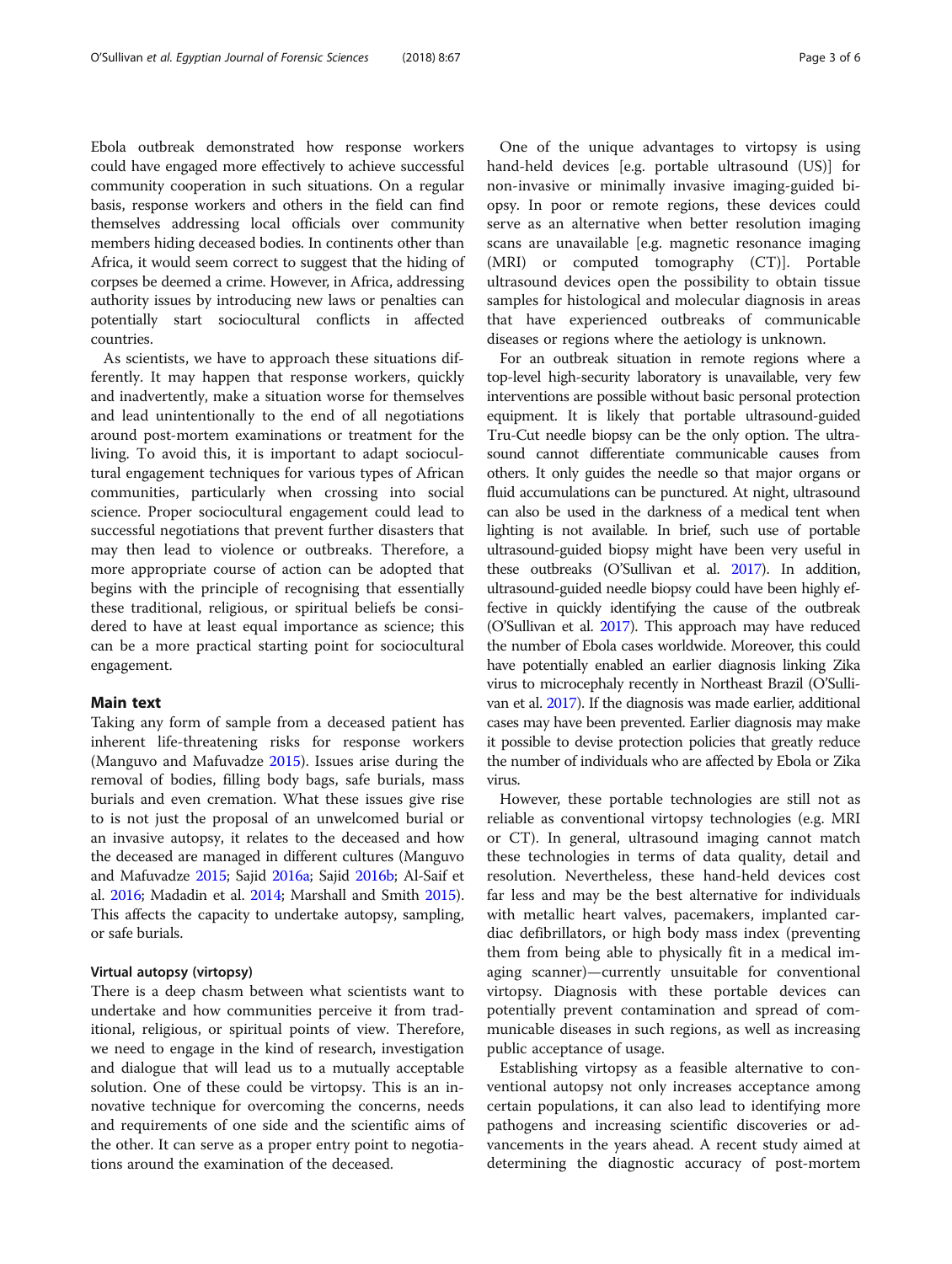MRI, CT and CT-guided biopsy (with conventional autopsy used as reference standard) was based on 100 consecutive adult patients who died in a hospital setting (Wagensveld et al. [2018](#page-5-0)). The authors found that combining MRI with biopsies had high sensitivity and specificity for detecting acute and chronic myocardial ischaemia (Wagensveld et al. [2018](#page-5-0)).

Non-invasive or minimally invasive virtopsy response work is very straightforward but extremely significant. Many countries can train their response and military personnel on how to perform a safe virtopsy procedure in an outbreak situation. It is also possible to overcome any education and training limitations by investing in human capital and local capacities who are able to carry out a proper response. Developed regions in Africa have the capacity to facilitate and cater for virtopsies using MRI or CT machines. An alternative, non-invasive technique (e.g. virtopsy) is ideal for developed Muslim countries such as Saudi Arabia, Qatar, Brunei, United Arab Emirates, Oman, Kuwait, Bahrain and Malaysia, among others. The world's Muslim population is expected to rapidly grow from 23% (ca. 1.6 billion) in 2010 to 30% (nearly 2.8 billion) in 2050. Muslims are expected to grow twice as fast as the overall global population (Pew Research Center [2015](#page-5-0)). Europe's Muslim population is projected to grow by 63%, increasing from 5.8% (43 million) in 2010 to 10.2% (71 million) in 2050 (Pew Research Center [2015](#page-5-0)).

The goal should be to maintain autopsy, but with the inclusion of this updated, innovative methodology, as a core science in understanding diseases. Response teams should listen, understand and adapt their scientific vocabulary, using appropriate descriptions and examples, before engaging with African communities and then introducing an innovative alternative such as virtopsy.

#### Community engagement

In terms of the scientific field, there is a misinterpretation concerning traditional, religious or spiritual beliefs and there has previously been unwillingness to adapt to them (Manguvo and Mafuvadze [2015](#page-5-0); Sajid [2016a\)](#page-5-0), and this leads to a breakdown in trust. There is the need for a proper understanding of indigenous community traditions, customs or belief systems. Response groups may find that engaging with these African communities in an appropriate respectful manner results in a compromise that works effectively. This could prevent the blaming of religion or belief systems as the cause of spreading diseases. The focus should be maintained on trying to gain a better understanding of how the international medical/ scientific world can engage with these communities more successfully (Sajid [2016a;](#page-5-0) Al-Saif et al. [2016](#page-5-0); Madadin et al. [2014](#page-5-0); Marshall and Smith [2015](#page-5-0)). Therefore, the first step is to find ways in which non-native healthcare practitioners can perform the necessary scientific work (e.g. virtopsy), whilst simultaneously being sensitive to the local importance of traditional, religious or spiritual beliefs (Sajid [2015\)](#page-5-0).

The second step taken to avoid conflict is engaging with leaders or influential individuals in these villages (Manguvo and Mafuvadze [2015\)](#page-5-0). These leaders or influential individuals sometimes include chiefs, village headmen, church pastors, mosque imams, religious leaders, spiritual leaders and even healers. The term healer can also relate to diviners, traditional healers, spiritual healers, traditional doctors, witch doctors, sorcerers or medicine men/women, among others. These leaders or influential individuals usually hold extremely influential power within these communities (Manguvo and Mafuvadze [2015](#page-5-0); Sajid [2016a](#page-5-0); Sajid [2016b;](#page-5-0) Marshall and Smith [2015\)](#page-5-0).

In the past, in some remote regions of Africa, if a person was suspected by a healer to have carried a disease into their village, the consequences led to violent ritual executions of that person by the villagers. Rumours or horror stories of these tragic events can build up reluctance among non-native aid workers who would be willing to volunteer and travel to these remote regions of Africa. The Ebola outbreak of 2014 had a very slow number of volunteers in the early stages of the outbreak (2–3 months delay) (Gates [2015\)](#page-5-0), which is a factor that also contributed to the undue duration and length of the outbreak. On the other hand, non-native charity/aid workers need to have had sufficient professional background checking for suitability and should receive training in reducing their own ability to transmit disease to the locals they are caring for, as well as those in their country of origin upon their return. A number of cases in the media discussed health care workers returning to their countries with Ebola (e.g. in 2014, one of the cases involved a nurse from Scotland that volunteered in Sierra Leone, who then fell ill on return to Glasgow) (Gulland [2016](#page-5-0)).

For Christians/Muslims, their imams and pastors may play a major role in reaching out to many people. In relation to Christianity as a religion in Africa, there are issues surrounding 'devil worship' which is a thorny issue in the faith. There is a belief that body parts are removed and used for sinister motives associated with Satanism. The majority of Muslims (in Africa and elsewhere) are opposed to invasive autopsy; this is due to religious reasons, burial delays or abhorrence of what they consider the mutilation of the dead. Universal objection of conventional autopsy has led to the search for verbal autopsy and non-invasive or minimally invasive alternatives (e.g. virtopsy); needle biopsy can be found to be less invasive, whereas imaging is found to be a non-invasive substitute of autopsy.

Islamic advances (such as catgut sutures in surgery, informed consent for surgery, prophetic medicine, the first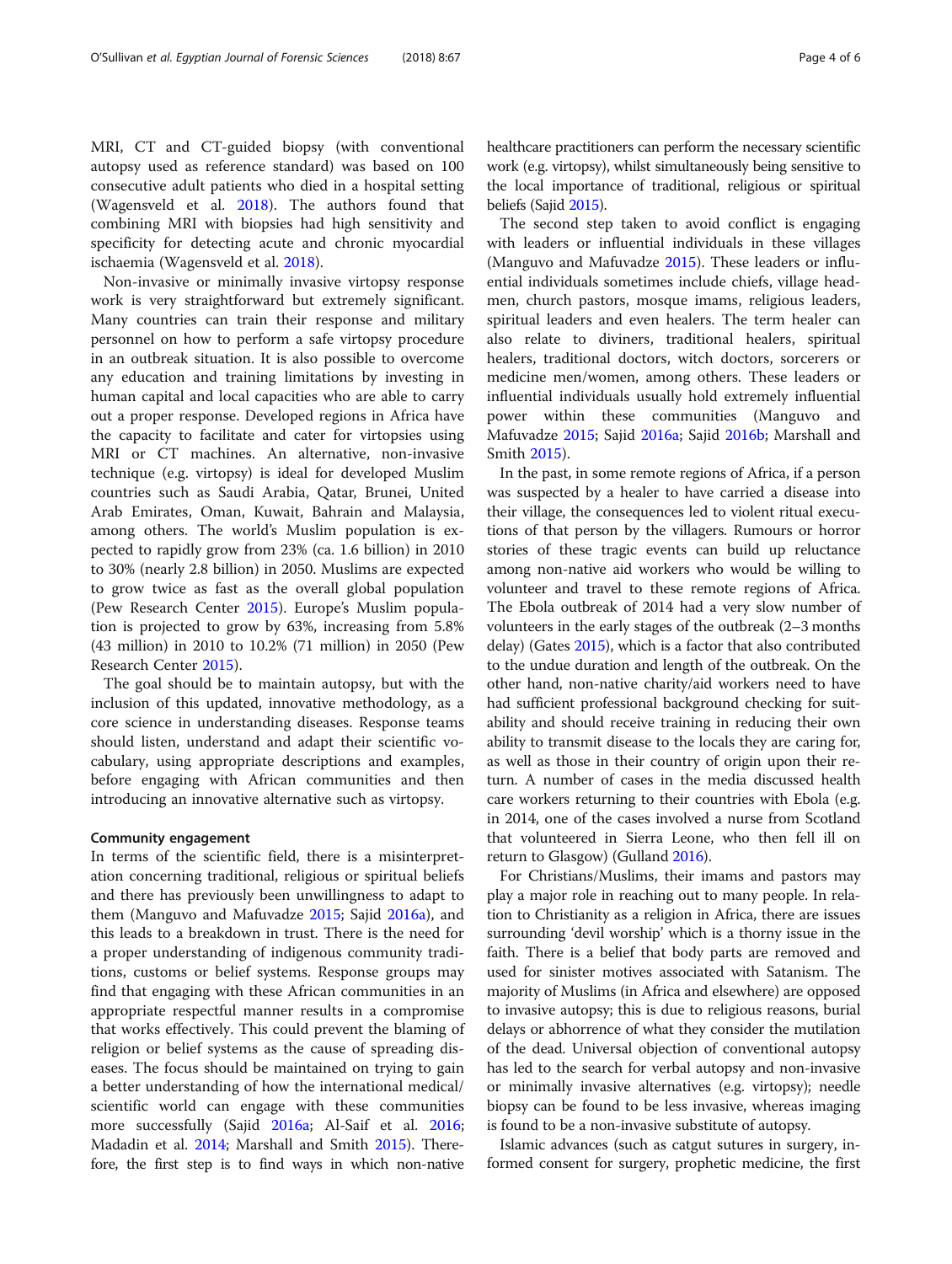ever university and teaching hospitals as we know them today) have evidently helped science, for instance, from medieval Islamic times to modern era science. Abu'l Qasim al-Zahrawi (born in Spain 936 AD) is considered the greatest medieval surgeon to have appeared from the Islamic World; he has been described as the father of surgery and authored the Kitab at-Tasrif (a 30-volume Arabic encyclopaedia on medicine and surgery that included pictures and details of many new surgical instruments).

There is a common misconception that Islam has only recently surfaced as a major religion or that the number of Muslims has only increased recently in Europe following arrival of migrants and refugees. Islam has been a part of Europe for a long time (Shah [2011](#page-5-0); Chaudhary [2017](#page-5-0); Redžić [2005\)](#page-5-0). Jean de Joinville (chronicler of Medieval France and the Crusades) reported that he was rescued by a Saracen doctor in 1250—the Crusaders testified that they depended upon Arab doctors on frequent occasions. Avicenna's 'The Canon of Medicine' (1025) was translated and disseminated worldwide—he noted the contagious nature of numerous communicable diseases and attributed these to 'traces' left in the air by a sick person. A united approach using inspirational techniques from the past and findings in the present would lead to beneficial outcomes in the future.

In the current climate, it would be more credible and appropriate if the lead on this comes from physicians/ scientists (providing an evidence-based approach) working jointly in cooperation with communities (including Muslims) to champion this cause and increase worldwide education of alternative choices to the conventional autopsy genuinely now available, with the potential for this to be available at no extra cost to them (Lancashire County Council [2018;](#page-5-0) Sajid [2016a;](#page-5-0) Sajid [2016b;](#page-5-0) Sayligil and Ozden [2014](#page-5-0); Speech by HRH Prince Charles at Oxford centre for Islamic studies [1993;](#page-5-0) Sterns [2015;](#page-5-0) Sajid and Sajid [2007](#page-5-0); Madadin et al. [2014](#page-5-0); Saad Foundation [n.d.\)](#page-5-0). This post-mortem issue can also be negotiated by members of the academic or theological fields willing to deal with those representing the health, medical or scientific fields. A similar strategy proved successful for polio programs; these involved deep negotiations to overcome resistance to vaccinations, based on them being 'haram' (an act that is forbidden by Allah) as opposed to being 'halal' (permissible).

#### Conclusions

This paper presented a core approach that is an important starting point applicable in many African countries and elsewhere. It clarifies how non-native response teams should engage with African cultures to prevent the spread of infectious or haemorrhagic diseases. We outlined the compelling benefits of conducting virtopsy amidst strong contradictory belief systems. During the West African Ebola outbreak of 2014, there were major issues surrounding hidden corpses. Non-native response teams responding to an outbreak frequently reported funerals and burials as being genuine sites of Ebola amplification. There were also major issues surrounding the transmission of Ebola by scarification or other methods used by healers.

Besides conflicts over burials, there were also conflicts between invasive autopsy and African traditions, customs or beliefs. For those reasons, there was a lot of resistance and objection to non-native interventions. On the contrary, virtopsy could be considered a more culturally acceptable manner to most African communities; as such, its adoption may go a long way in fostering cooperation and trust between affected communities and western-based intervention workforces.

In Africa, lack of alternatives to invasive autopsy and opposition by influential leaders or healers may have contributed to the lack of cooperation with non-native response teams and the undue duration of the 2014 outbreak. Some local people did not declare that they were hosting sick people or hiding corpses due to fear based on beliefs, fear of being ostracised by the community or fear of not being allowed to ritually cleanse/bury deceased loved ones correctly in preparation for the afterlife. We also emphasise how non-native response teams need to have had sufficient professional background checks completed for their suitability, for example receiving training in reducing their own ability to transmit disease to the locals they are caring for, as well as their country of origin upon their return. Moreover, the 2014 outbreak had a very slow number of volunteers in the early stages (2–3 months delay), which is a factor that also contributed to the excessive duration and length of the outbreak.

Adapting sociocultural engagement methods could overcome objections (due to traditions, customs or beliefs) and encourage people to stop hiding corpses. We consider the importance of addressing sociocultural aspects in response to outbreaks; these are highly important for those in the scientific sector. To acknowledge and respect cultural issues, the international scientific community must be at the forefront in approaching influential leaders and healers in the community. Community-based awareness campaigns specifically targeting these influential leaders or healers can be highly effective for the monitoring and implementation of preventative measures. An alternative, non-invasive technique (e.g. virtopsy) might be the solution.

#### Abbreviations

AD: Anno Domini; CDC: Centre for Disease Control and Prevention; CT: Computed tomography; MRI: Magnetic resonance imaging; US: Ultrasound; Virtopsy: Virtual autopsy

#### Acknowledgements

We thank the organisation CNPQ (Brazilian National Council for Scientific and Technological Development). This entity provided support that was invaluable to our research.